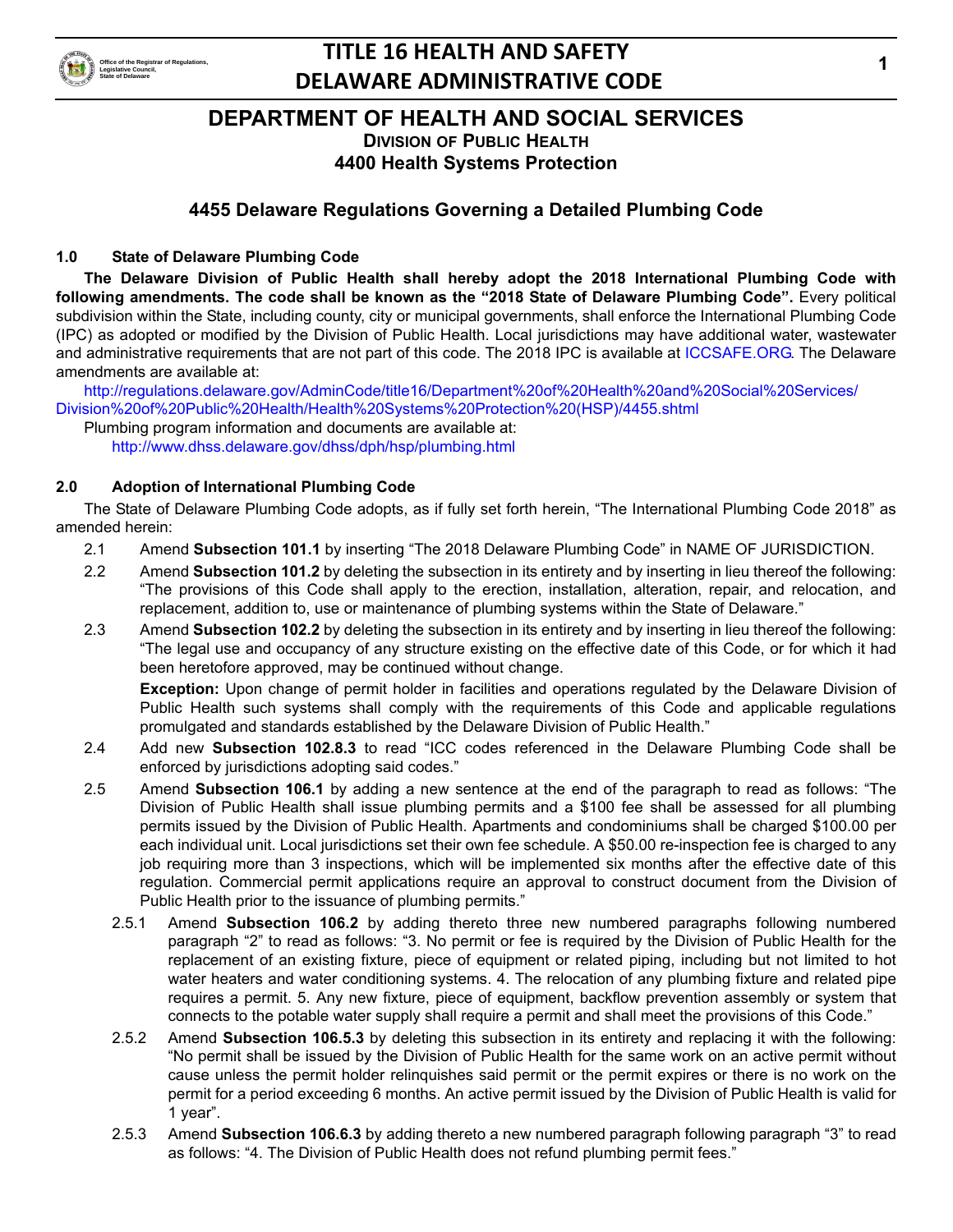- 2.6 Amend **Subsection 107.2** by adding the following: "4. The Division of Public Health has 3 working days to respond to an inspection request."
	- 2.6.1 Amend **Subsection 107.2** by adding the following: "4. Each permit is allowed 3 inspections, including improper work, incomplete work and inaccessible installations. Subsequent re-inspections are charged a \$50.00 fee for service by the Delaware Division of Public Health, which will be implemented six months after the effective date of this regulation. Local jurisdictions have their own fee schedules."
- 2.7 Amend **Subsection 108.1** by deleting the subsection in its entirety and by inserting in lieu thereof the following: "It shall be unlawful for any person to work as a master plumber in the State of Delaware unless such person has received a license from the Delaware Department of State, Division of Professional Regulation, showing that said person has been duly licensed as a master plumber, except as provided by Title 24, Section 1807(c) of the **Delaware Code**, and has a permit issued by the Delaware Division of Public Health or local jurisdiction. Master Plumbers shall display their DE master plumber license number on all company vehicles. The lettering shall be 3 inches high and shall be of a contrasting color of the vehicle to which it is affixed.

**Exception:** The homeowner of a single-family residence occupied, or to be occupied by the homeowner for not less than 1 year and not for sale, rent or lease, may perform plumbing work only on such residence itself or auxiliary structures, and in compliance with a permit issued by the Delaware Division of Public Health, or applicable authority, and in compliance with all provisions of these regulations."

- 2.8 Amend **Subsection 108.4** by deleting the subsection in its entirety and by inserting in lieu thereof the following: "Any person who shall violate any provisions of this Code, or shall fail to comply with the requirements thereof, or who shall install plumbing work in violation of an approved plan or directive of the Code Official or the plumbing inspector(s), or of a permit or certificate issued under the provisions of this Code, shall be subject to penalties as provided by Title 16, Chapter 79 of the **Delaware** Code or penalties of the local jurisdiction."
	- 2.8.1 Amend **Subsection 108.5** by deleting the words: "shall be liable to a fine of not less than [AMOUNT] dollars or more than [AMOUNT] dollars" as it appears therein and inserting in lieu thereof the following: "shall be subject to penalties as provided by Title 16, Chapters 1 and 79 of the Delaware Code or penalties of the local jurisdiction."
- 2.9 Amend **Section 109** by deleting the section in its entirety and replacing it with the following: "Any person shall have the right to appeal a decision of the code official to the Division of Public Health in accordance to law or to the local jurisdiction where a permit is issued."

## 2.10 **Section 202 General Definitions**

- 2.10.1 Amend **Section 202** by adding thereto a new definition after the definition "**Manifold**" to read as follows: "**Master Plumber**. A person who has complied with the provisions of the Delaware Division of Professional Regulation and the Board of Plumbing Examiners, and has further met the certification, testing, bonding, and licensing requirements of the jurisdiction in which he/she plans to engage in the business of plumbing. A master plumber shall be recognized as being responsible for all work performed under a plumbing permit issued by the Delaware Division of Public Health or local jurisdiction."
- 2.10.2 Amend **Section 202** by adding a new definition after the definition of approved agency to read as follows: "**Approved heat transfer fitting**. A metal threaded fitting that transitions between the relief valve and the relief valve discharge pipe that is listed in table 605.4."
- 2.10.3 Amend **Section 202** by adding thereto a new definition after the definition "**Soil Pipe**" and before the definition "**Spill proof Vacuum Breaker**" to read as follows: "**Solvent cement.** The sealant used to connect pipes and fittings. This Code prohibits the use of all purpose glue in any reference to solvent cement."
- 2.10.4 Amend **Section 202** by adding thereto a new definition after the definition "**Sump Vent**" and before the definition "**Supports**" to read as follows: "**Supervision of Work**. Work completed under the permit of a master plumber while employed by the master plumber, or the same firm, partnership, corporation, or owners of the company as the master plumber."
- 2.10.5 Amend **Section 202** by amending the definition of "**Building Drain**" by deleting the phrase "30 inches (762 mm)" and replacing it with the words "5 feet".
- 2.10.6 Amend **Section 202** by adding "The Director of the Delaware Division of Public Health or their designee" to the definition of code official.
- 2.11 Amend **Subsection 305.4.1** by deleting the subsection in its entirety.
- 2.12 Amend **Section 312** by adding thereto a new subsection 312.5.1 to read as follows: "In lieu of the presence of the plumbing inspector witnessing the test, the master plumber may certify in writing upon a prescribed form

**2**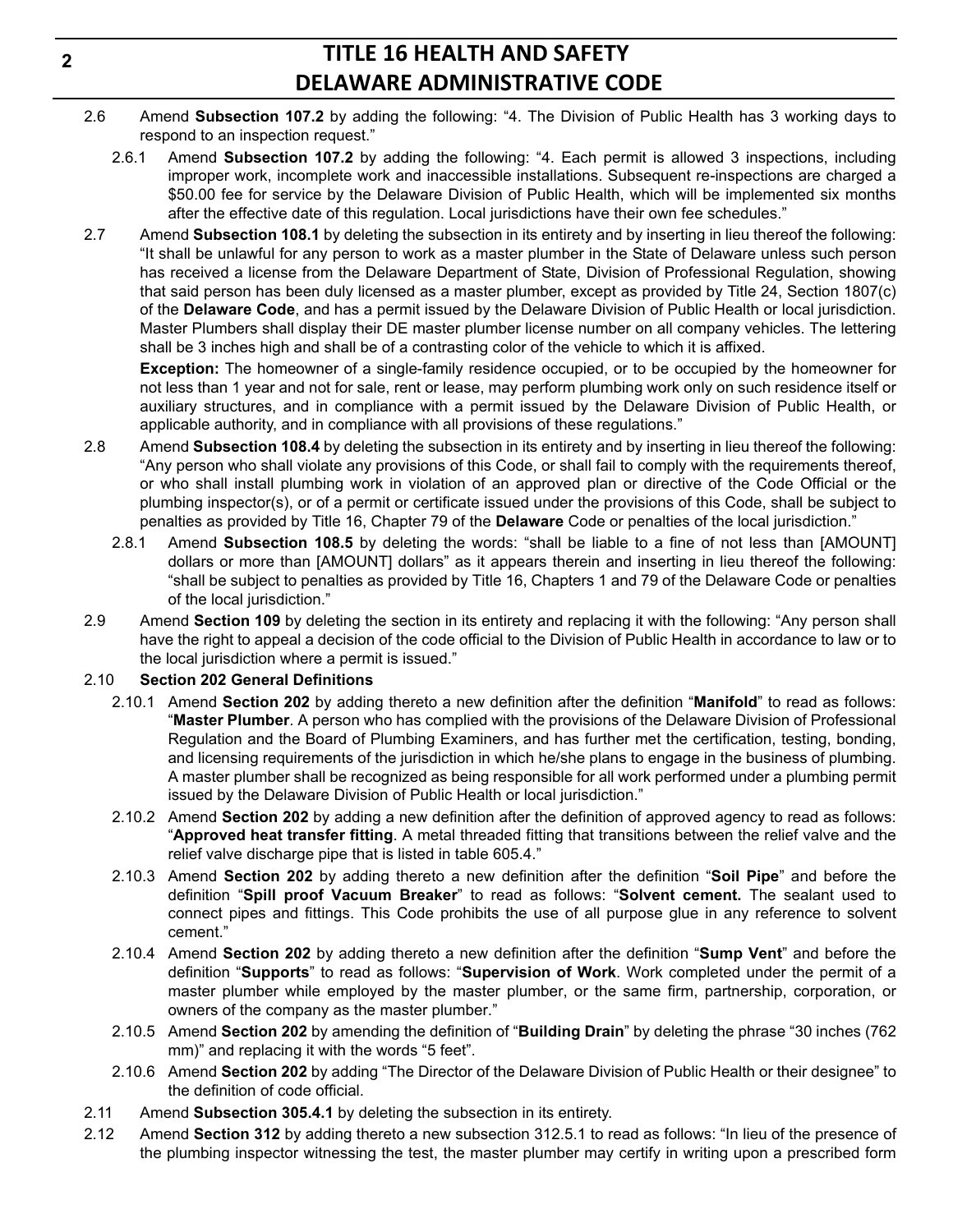that the plumbing system piping is in accordance with Section 312 of these regulations. Local jurisdictions may require the test to be witnessed by the plumbing inspector."

- 2.12.1 Amend **Subsection 312.10.2** by adding a new sentence after the last sentence to read: "The Division of Public Health Plumbing Program inspects initial installations of a backflow assembly but does not conduct, track or enforce subsequent tests or inspections. Local jurisdictions may have additional requirements."
- 2.13 Amend table 403.1 by deleting subscript e and replacing subscript f with the following: "Public pool plumbing fixtures are regulated by the Delaware Regulations Governing Public Pools."
	- 2.13.1 Amend table 403.1 by deleting the requirement for bathtubs/showers in child day facilities.
- 2.14 Amend **Subsection 404.1** by deleting the subsection in its entirety and by inserting in lieu thereof the following: "All regulations pertaining to handicapped facilities in the International Plumbing Code will be governed by the most recent edition of the "American National Standards Institute (ANSI) and the minimum requirements of the International Building Code."
- 2.15 Amend **Subsection 405.3.1** by adding an exception to read as follows: "Exception: Lavatories in residential occupancies shall **not** be required to be 15 inches from the center of the lavatory to any side wall. This does not supersede accessibility requirements."
- 2.16 Amend **Subsection 502.1** by adding thereto after the last sentence the following: "The first 12 inches of both hot and cold water lines from the water heater shall be metallic material or a material approved by the plumbing inspector."
- 2.17 Amend **Subsection 504.6** by adding thereto a new numbered paragraph after numbered paragraph "13" to read as follows: "14. The relief valve shall be equipped with an approved heat transfer fitting and approved discharge piping or be metallic pipe."
	- 2.17.1 Amend **Subsection 504.6** By deleting # 14.
- 2.18 Amend **Sections 602, and 610** to state "The Delaware Division of Public Health Plumbing Permit and Inspection Program does not test drinking water."
- 2.19 Amend **Table 604.3** by adding thereto in the second row, first column, after the words "Bathtub, balancedpressure, thermostatic or combination balanced pressure/thermostatic mixing valve" the following: "for hand held shower fixtures."
- 2.20 Amend **Table 605.3** by deleting in the parenthetical in the fifth row, first column after the words "Copper or copper-alloy tubing" the letters "M" and "WM".
	- 2.20.1 Amend **Table 605.4** by deleting in the parenthetical in the fourth row, first column after the words "Copper or copper-alloy tubing" the letters "M" and "WM".
	- 2.20.2 Amend **Subsection 605.15.2** by adding thereto after the words "above or below ground" the following sentence: "The use of all purpose glue is prohibited."
- 2.21 Amend **Subsection 607.3** by adding thereto the following after the last sentence: "All public water installations shall be required to have an expansion tank on storage water heaters installed between the water heater shut off valve and the water heater on the cold side."
- 2.22 Amend **Subsection 608.3** by adding thereto a new subsection after subsection 608.3.1 to read: "608.3.2 **Special equipment, water supply protection.** There shall be sufficient space around special equipment for accessibility."
- 2.23 Amend **Subsection 608.17.4** to add: "Fire sprinklers in 1 and 2 family dwelling units connected to the potable water system shall be regulated by The New Home Buyer's Fire Protection act, Title 6 Chapter 36 of Delaware code, requirements of local jurisdictions and requirements from the Delaware State Fire Marshal's office. Combined domestic and fire sprinkler systems in 1 and 2 family home systems shall utilize potable water piping and not require backflow protection to separate the fire sprinkler system from the potable water distribution system unless it is connected to a fire department connection or contains antifreeze in accordance with NFPA 13-D. The Division of Public Health does not approve the design of fire protection systems."
- 2.24 Amend **Section 704** to add a new subsection 704.5 to read "Plumbing in structures with basements shall have a future vent that runs below the joist and is labeled future vent."
- 2.25 Amend **Subsection 705.10.2** by deleting the exception.
- 2.26 Amend **Subsection 712.3.5** by deleting the phrase "10 pipe diameters" in the last sentence and replacing it with the following phrase: "The waste line from sewage crock injector pump shall be the last connection leaving before the drain line goes through the foundation."
- 2.27 Amend **Subsection 903.1** by adding: "12 inches above the roof."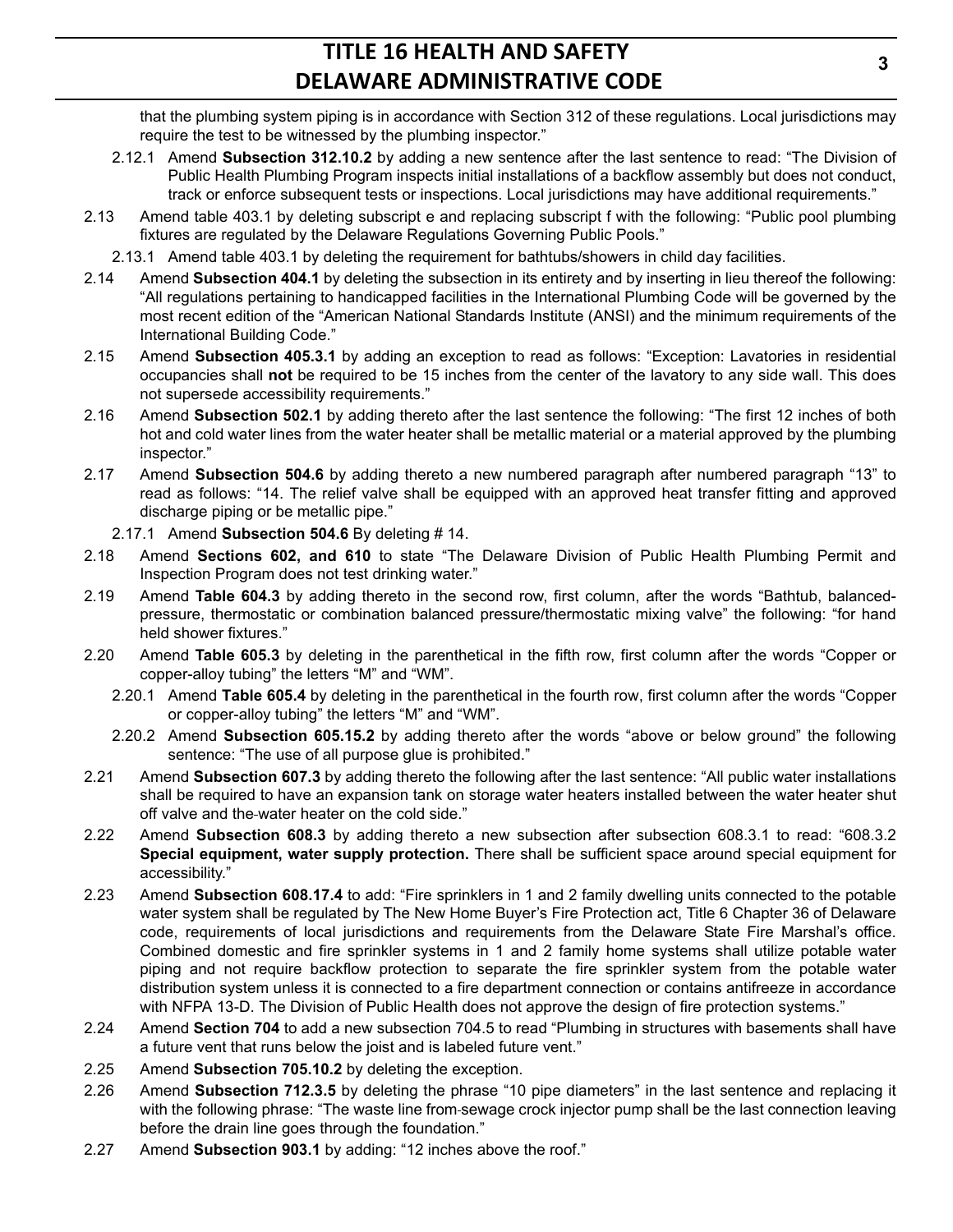- 2.28 Amend **Subsection 903.2** by adding thereto after the first sentence the following sentence: "The stack shall be no less than 2 inches in diameter."
- 2.29 Amend **Subsection 904.3** by deleting the words "or to a stack-type air admittance valve in accordance with Section 918.
- 2.30 Amend **Subsection 915.1** by deleting the last sentence in its entirety.
- 2.31 Amend **Subsection 918.1** by adding thereto after the last sentence the following: "The use of air admittance valves in lieu of standard vents shall be approved by the plumbing inspector prior to use or installation."
- 2.32 Amend **Section 919** by deleting the section in its entirety.
- 2.33 Amend **Section 920** by deleting the section in its entirety.
- 2.34 Amend **Subsection 1101.1** by adding "The Delaware Division of Public Health Plumbing Program does not enforce the provisions of this chapter."
- 2.35 Amend **Chapter 12** by adding "The Delaware Division of Public Health does not enforce the provisions of this chapter."

# **3.0 Miscellaneous Provisions for the DE Division of Public Health**

- 3.1 **Procedures for License.** Every person desiring to register as a master plumber engaged in the business of plumbing in the State of Delaware shall file an application with the Delaware Division of Professional Regulation.
- 3.2 **Permission for a variance.** Upon receipt of a written application for a variance, the Code Official may recommend granting written permission to vary from particular provisions set forth in these Regulations, when the extent of the variation is clearly specified and it is documented to the satisfaction of the Secretary of the Delaware Department of Health and Social Services or his/her appointed designee's that:
	- 3.2.1 Such variation is necessary to obtain a beneficial use of an existing facility;
	- 3.2.2 The variation is necessary to prevent a practical difficulty or unnecessary hardship; and
	- 3.2.3 Appropriate alternative measures have been taken to protect the health and safety of the public and assure that the purpose of the provisions from which the variation is sought will be observed.
- 3.3 **Time for recommendation.** Within thirty (30) business days of the receipt of a written application for a variance, the Code Official shall recommend either: granting the variance, denying the variance or requesting further information from the applicant.
- 3.4 **Appeal of denial.** If the applicant has been denied a variance upon the recommendation of the Code Official, the applicant may appeal the decision by filing a written Notice of Appeal to the Secretary of the Delaware Department of Health and Social Services, or his/her designee.
- 3.5 **Private Sewage Code.** The private sewage code is regulated by the Delaware Department of Natural Resources and Environmental Control.

## **4.0 Information Regarding Plumbing For Food Establishments**

- 4.1 **Scope.** These Special Provisions shall be followed in addition to and shall not supersede the International Plumbing Code, the Delaware Food Code or these Regulations.
- 4.2 **Use of Master Plumber.** All plumbing shall be installed by a master plumber under a valid, current plumbing permit in accordance with these Regulations.

## 4.3 **Backflow Prevention**

- 4.3.1 **Air gap, supply.** An air gap between the water supply and the flood rim level of the plumbing fixture, equipment, or nonfood equipment shall be at least twice the diameter of the water supply inlet and may not be less than 25 mm (1 inch).
- 4.3.2 **Air gap, drainage.** A direct connection may not exist between the sewage system and a drain originating from equipment in which food, portable equipment, or utensils are placed. Equipment and fixtures utilized for the storage, preparation and handling of food shall discharge through an indirect waste pipe by means of an air gap.
- 4.3.3 **Floor drains.** Floor drains located within walk-in refrigerators or freezers in food establishments shall be indirectly connected to the sanitary drainage system by means of an air gap or air break as approved with a backwater valve.

**4**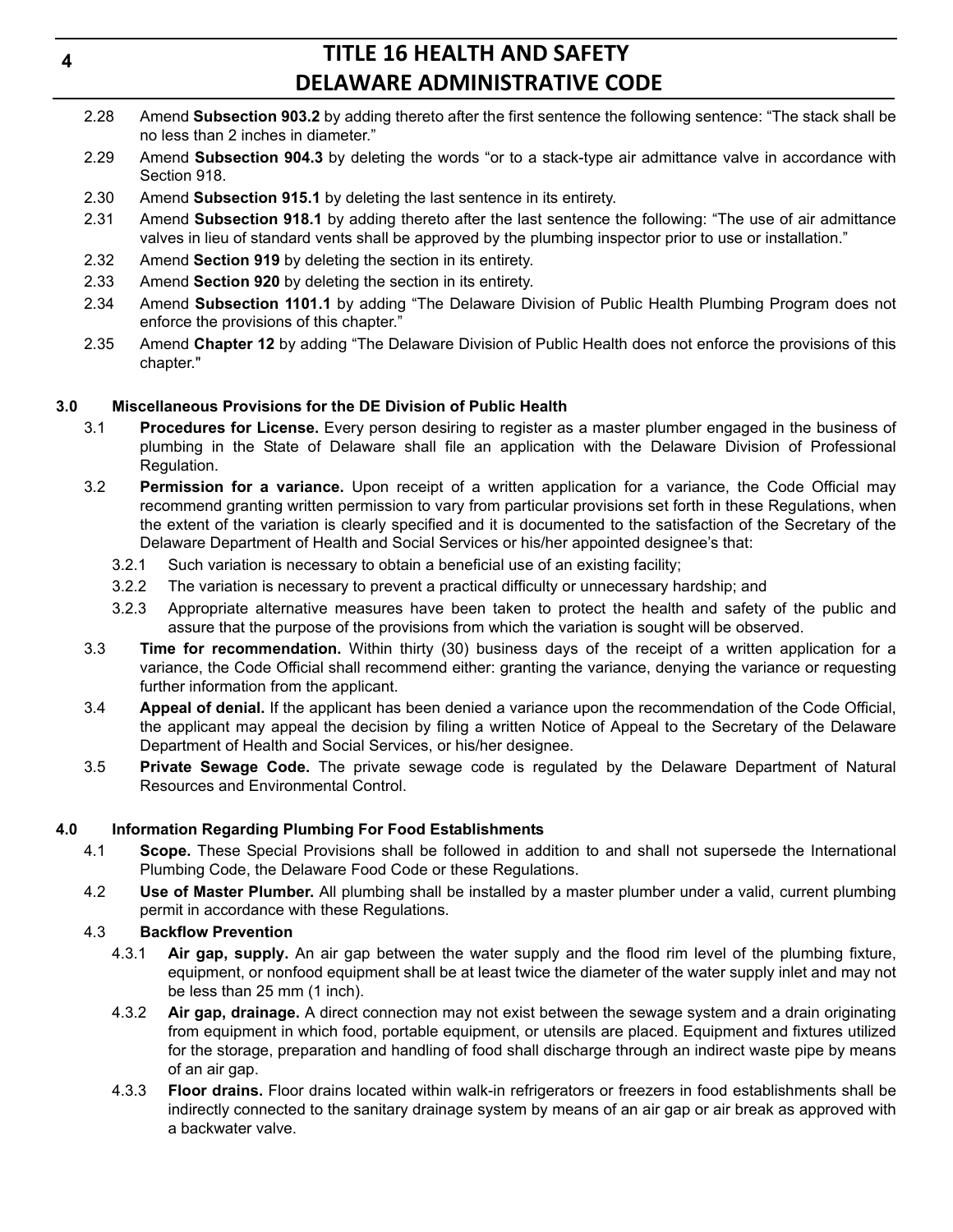- 4.3.4 **Backflow prevention device.** A backflow or back siphonage prevention device or assembly installed on a water supply system shall meet American Society of Sanitary Engineering (ASSE) standards for construction, installation, maintenance, inspection, and testing for that specific application and type of device.
- 4.3.5 **Plumbing fixtures.** The supply lines or fittings for every plumbing fixture shall be installed so as to prevent backflow. Plumbing fixtures shall provide backflow protection in accordance with ASSE A112.18.1.
- 4.3.6 **Devices, appliances.** All devices that connect to the water supply shall be provided with protection against backflow. This includes devices used for food preparation and processing, steamers, the storage of ice or food, ware washing machines, and other food service equipment.
- 4.3.7 **Hose connections.** Sillcocks, hose bibs, wall hydrants and other openings with a hose connection shall be protected by an atmospheric-type or pressure-type vacuum breaker or a permanently attached hose connection vacuum breaker. This subsection does not apply to water heater drain valve or clothes washing machines.
- 4.3.8 **Beverage dispensers.** The water supply connection to carbonated beverage dispensers shall be protected against backflow by a backflow preventer conforming to ASSE 1022 or by an air gap. The portion of the backflow preventer device downstream from the second check valve and the piping downstream there from shall not be affected by carbon dioxide gas.

#### 4.4 **Utility Service Installation**

- 4.4.1 **Front of wall lines.** If lines are run in front of walls, lines shall be installed with stand-off brackets or other secure mounting method, such that a minimum clearance of one inch (1") exists between line and wall.
- 4.4.2 **No floor installation.** Exposed horizontal utility service, including water supply and drain lines, may not be installed on the floor.

#### 4.5 **Toilet Facilities**

- 4.5.1 **Toilet room.** A toilet room shall be completely enclosed and provided with a tight-fitting and self-closing door that does not open into a food preparation area. This requirement does not apply where a toilet room is located outside a food establishment and does not open directly into the food establishment such as a toilet room that is provided by the management of a shopping mall.
- 4.5.2 **Location.** Toilet rooms shall be conveniently located and accessible to employees during all hours of operation.
- 4.5.3 **Customer Facilities.** Customer toilet facilities shall be required in all foods establishments based on occupant load except they are not required in takeout facilities with no customer dine in seating and having a customer access area less than or equal to 300 sq. ft.

#### 4.6 **Sinks**

- 4.6.1 **Water supply.** All sinks shall be supplied with hot and cold running water under pressure.
- 4.6.2 **Splashguard Dividers.** Where less than 18 inches lateral separation exists between sinks and adjacent fixtures, food contact surfaces or open storage shelving, a splashguard divider constructed of a material which is durable, easily cleanable, non-toxic and impervious to moisture shall be installed; such divider may be wall-attached or fixture-attached, and shall extend outward to the leading edge of the sink and extend vertically a minimum of 18 inches above the level plane of the sink bowl.
- 4.6.3 **Hand washing sinks.** These fixtures, when located in food preparation, food dispensing, beverage dispensing (including bar service area), food storage and ware washing areas, must be certified or classified under an approved industry standard for food equipment, such as NSF International, ETL Sanitation, UL for Sanitation, BISSC, or equivalent.
- 4.6.4 **Separate sink required.** A separate, single-compartment hand washing sink is required in food preparation, food dispensing, and ware washing areas; and in toilet rooms.
- 4.6.5 **Grease traps connection.** Connection to a grease trap is not required for handwashing sinks.

## 4.7 **Food Preparation Sinks**

- 4.7.1 A food prep sink must be certified or classified under an approved industry standard for food equipment, such as NSF International, ETL Sanitation, UL for Sanitation, BISSC, or equivalent.
- 4.7.2 **No disposal.** A food preparation sink may not be used for disposal of mop water or liquid wastes.
- 4.7.3 **Required indirect drain line.** An indirect drain line connection through an air-gap is required.
- 4.7.4 **Grease traps connection.** Connection to a properly sized grease trap is required.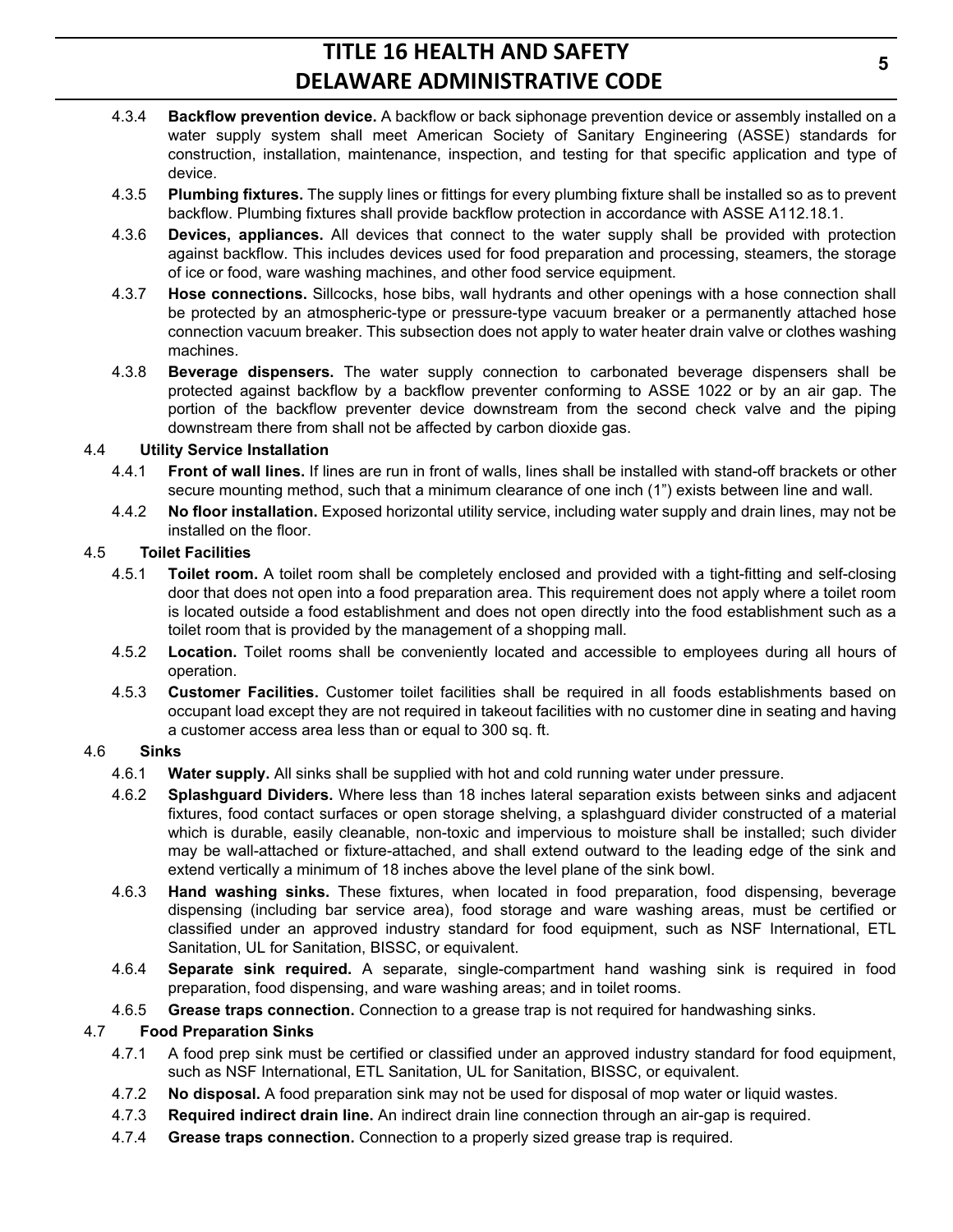4.7.5 **Multiple compartments.** If a food preparation sink has two or more compartments, a separate waste line connection from each sink compartment through an air gap into a floor sink is required.

#### 4.8 **Ware washing Sinks**

- 4.8.1 **Industry standard.** Ware washing sinks must be certified or classified under an approved industry standard for food equipment, such as NSF International, ETL Sanitation, and UL for Sanitation, BISSC, or equivalent.
- 4.8.2 **No hand washing or disposal.** A ware washing sink may not be used for hand washing or disposal of liquid wastes.
- 4.8.3 **Required indirect drain line.** An indirect drain line piped separately from each bowl through an air-gap is required.
- 4.8.4 **Grease traps connection.** Connection to a properly sized grease trap is required unless otherwise approved.

#### 4.9 **Service Sinks** (for use as a janitorial sink, utility sink or mop sink)

- 4.9.1 **Installation location.** Wherever practical, a fixture service sink must be installed outside of the food preparation, food dispensing, food storage and ware wash areas.
- 4.9.2 **Industry standard.** Service sinks, when located in food preparation, food dispensing, food storage and ware washing areas, must be certified or classified under an approved industry standard for food equipment, such as NSF International, ETL Sanitation, UL for Sanitation, BISSC, or equivalent.
- 4.9.3 **Minimum number required.** A minimum of one service sink or receptor is required on each floor level of food operations. This fixture may be a sink or a curbed receptor.
- 4.9.4 **Dual use.** The dual use of a utility sink as a hand washing sink is not approved.
- 4.9.5 **Grease traps connection.** Connection to a grease trap is not required.

#### 4.10 **Pre-wash Sinks**

- 4.10.1 **Industry standard.** Pre-wash sinks must be certified or classified under an approved industry standard for food equipment, such as NSF International, ETL Sanitation, and UL for Sanitation, BISSC, or equivalent.
- 4.10.2 **Required indirect drain line.** An indirect drain line connection through an air-gap is required.
- 4.10.3 **Grease traps connection.** Connection to a properly sized grease trap is required.
- 4.10.4 **Food waste grinder.** A food waste grinder may not be tied into a grease interceptor.

## 4.11 **Mechanical Warewasher**

- 4.11.1 **Industry standard.** Mechanical ware washers must be certified or classified under an approved industry standard for food equipment, such as NSF International, ETL Sanitation, UL for Sanitation, or equivalent.
- 4.11.2 **Grease traps connection.** Connection to a grease trap is required for mechanical ware washers that do not have a pre-wash sink.
- 4.11.3 **Indirect drain line connection.** An indirect drain line connection through an air-gap is required.

## 4.12 **Water Heater**

- 4.12.1 **Hot water supply.** The water heater shall be sized to provide hot water as required to supply both the continuous requirements and the hourly peak demands of the facility. The continuous and hourly demands are based on the type of equipment and number of fixtures consuming hot water as required for food operations.
- 4.12.2 **Total availability.** The total hot water availability in gallons per hour (gph) from a water heater is the sum of the unit storage capacity plus the recovery rate at a 100×F rise.
- 4.12.3 **Minimum storage capacity.** A fuel-fired (gas or oil) water heater in a food establishment shall have a minimum storage capacity of thirty (30) gallons; an electric water heater shall have a minimum storage capacity of forty (40) gallons. Storage capacities larger than the minimum shall be required based on the type of equipment and number of fixtures consuming hot water.
- 4.12.4 **Instant or tankless hot water heaters.** Instant or tankless hot water heaters shall be sized to provide hot water as required to supply both the continuous requirements and the hourly peak demands of the facility. In some cases more than 1 instant or tankless hot water heater may be required.

## 4.13 **Grease Trap**

4.13.1 **Sizing.** The grease trap must be sized in accordance with PDI standard G101.

**6**